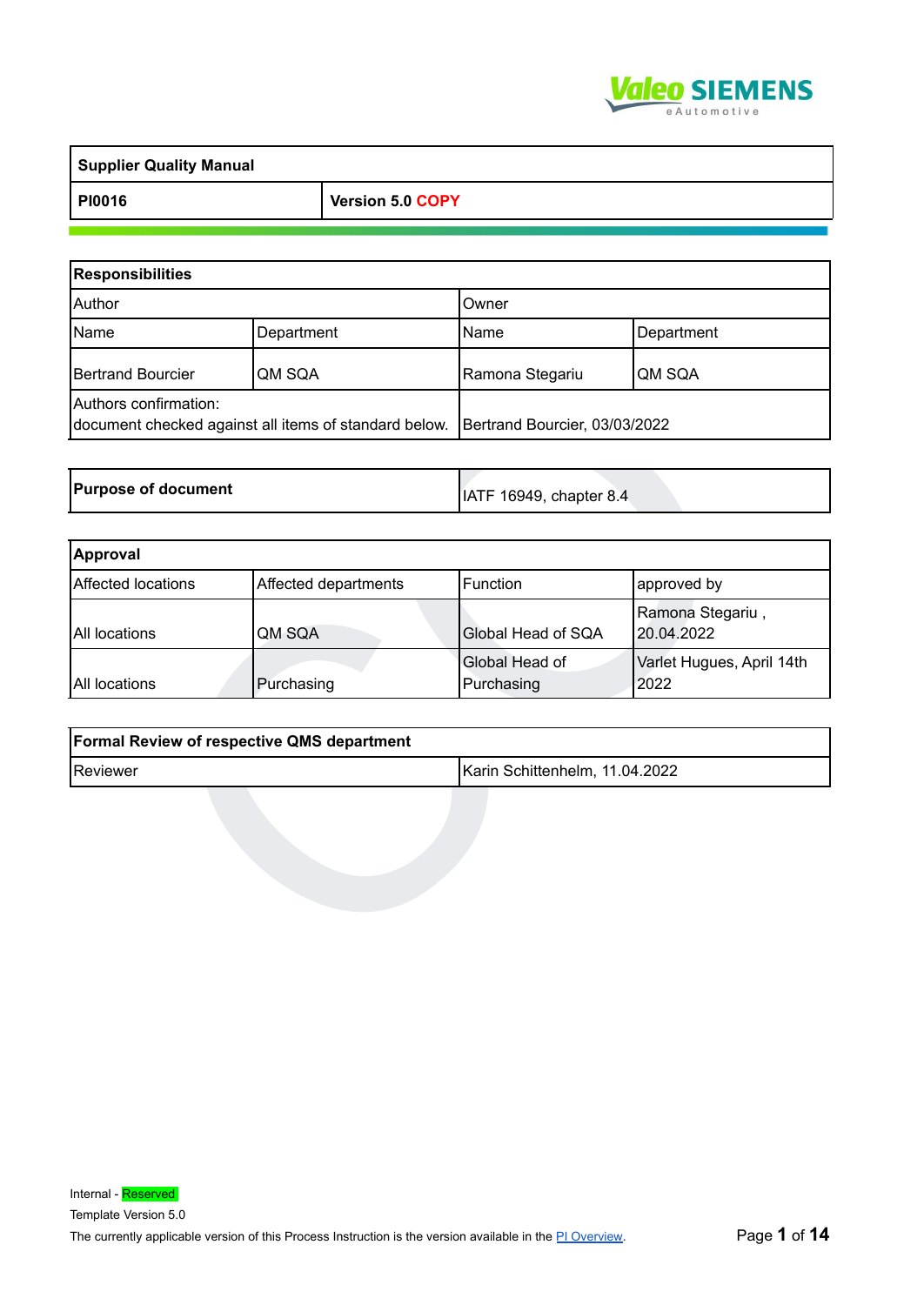

| <b>Supplier Quality Manual</b> |                  |
|--------------------------------|------------------|
| <b>PI0016</b>                  | Version 5.0 COPY |

# **Table of Contents**

| 1. Supplier Quality Manual                   | $\mathbf{3}$     |
|----------------------------------------------|------------------|
| 2. Flow Chart                                | $\mathbf 3$      |
| 3. RASIC                                     | $\boldsymbol{7}$ |
| 4. Reference documents, forms and checklists | 11               |
| 5. Glossary and abbreviations                | 13               |
| 6. Review and previous versions              | 14               |
|                                              |                  |
|                                              |                  |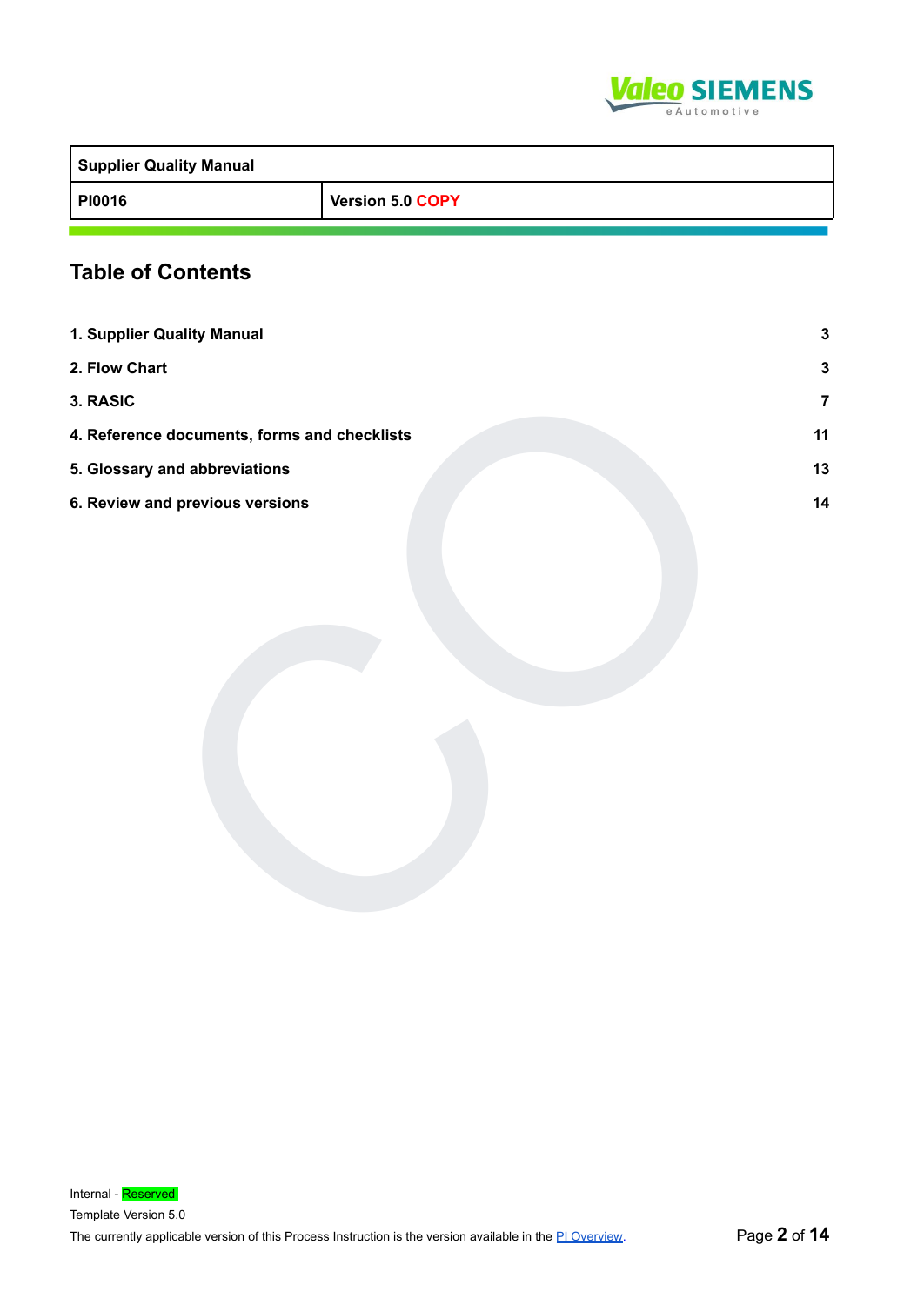

| <b>Supplier Quality Manual</b> |                         |
|--------------------------------|-------------------------|
| <b>PI0016</b>                  | <b>Version 5.0 COPY</b> |

#### <span id="page-2-0"></span>**1. Supplier Quality Manual**

Supplier Quality Manual (SQM) /[R1/](#page-10-0) from Valeo will be used in Valeo Siemens eAutomotive (VSeA), with the exception in case of customer specific requirements for VDA 6.3 which will be used instead of the Valeo procedure - SQ 2102 and Appendix 7. This SQM is available in the Valeo Supplier Relationship Management (SRM) portal /R2/

All Valeo appendixes will be used for VSeA, except those below replacing corresponding Valeo:

- Appendix #1: VSeA Advanced Quality Planning for product and process AQP.pp / R3/
- Appendix #2.1: Supplier Release File (SRF) /R4/
- Appendix #2.2: VSeA SVRF (Logistics /R5/, Purchasing /R6/, Quality /R7/, Technical /R8/)
- Appendix #4: Validation Plan (GET-RD-031-A02) /R9/
- Appendix #5: Full Day Production Run (FDPR) Report /R10/
- Appendix #6: FDPR Preparation Form /R11/
- Appendix #7: Process Audit Questionnaire & Report / R12/
- Appendix #9: Cpk calculation sheet  $/RI3/$
- Appendix #9.1 /R14/
- Appendix #9.2 /R15/
- Appendix #10: Initial Sample Report and YIS Data submission /R16/
- Appendix #12: EMP Changes Evaluation checklist and EMP Process Assessment checklist /[R17/](#page-10-0)
- Appendix #13: Design Review With Supplier (GST-RD-H01-0185-D03) /R18/.
- Appendix #14: SQA Tier N Mgmt 2018 Rev7 /R19/
- Appendix #15: Identification of Shipments (SQ-2109) /R20/

Appendixes are available for suppliers on demand through their corresponding purchasing contact.

Appendixes are available for internal usage via SQA drive /R21/.

#### <span id="page-2-1"></span>**2. Flow Chart**

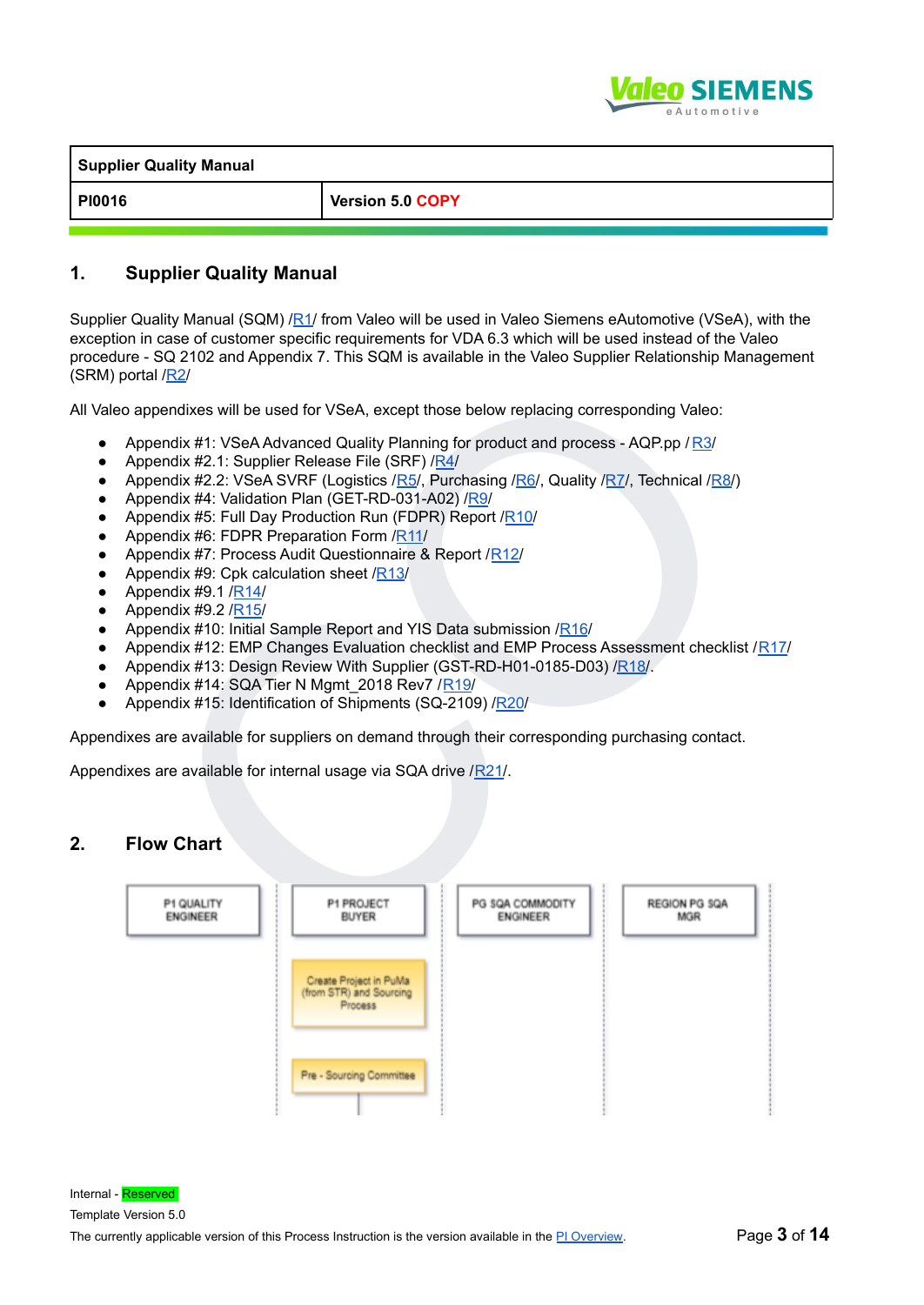

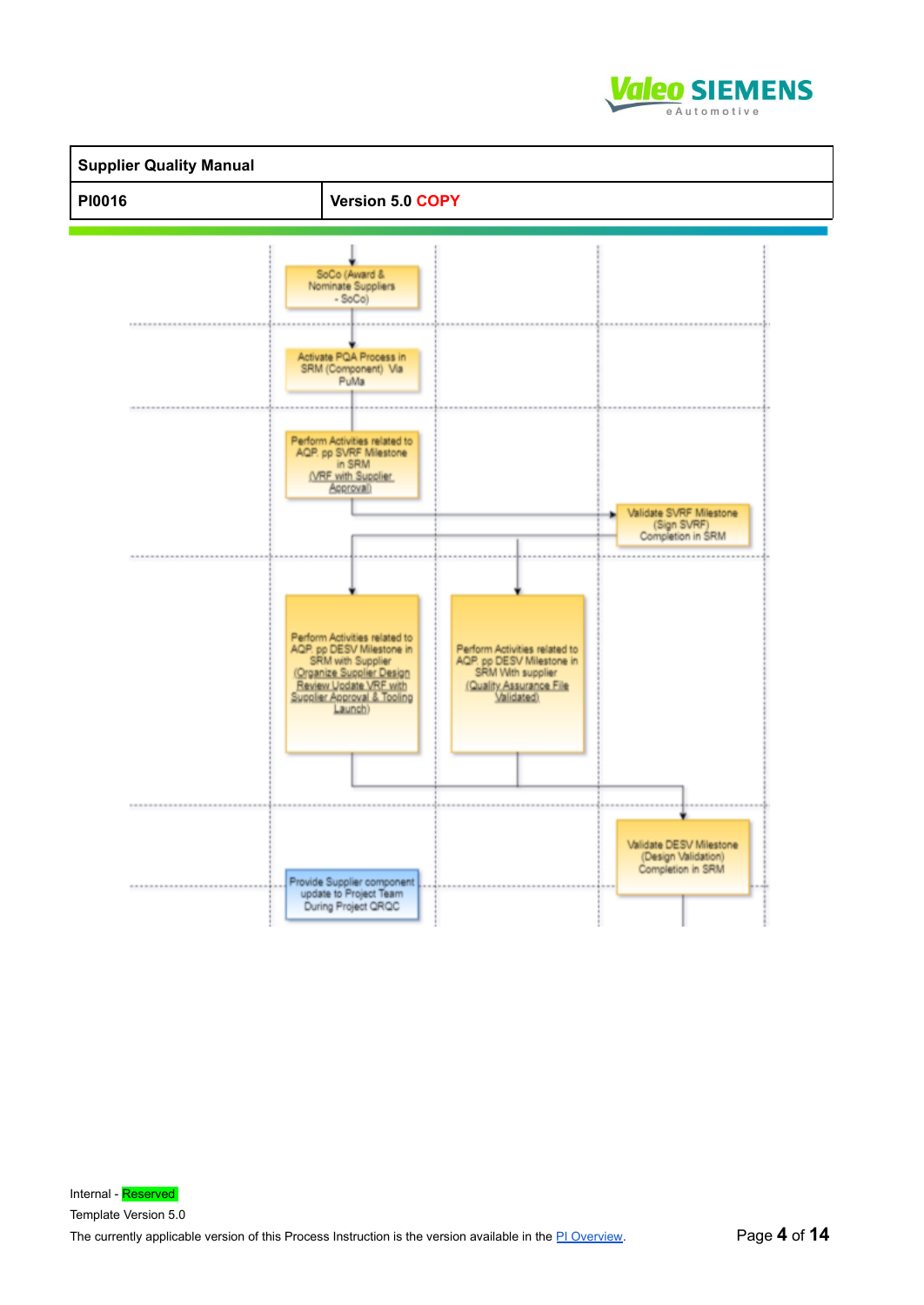

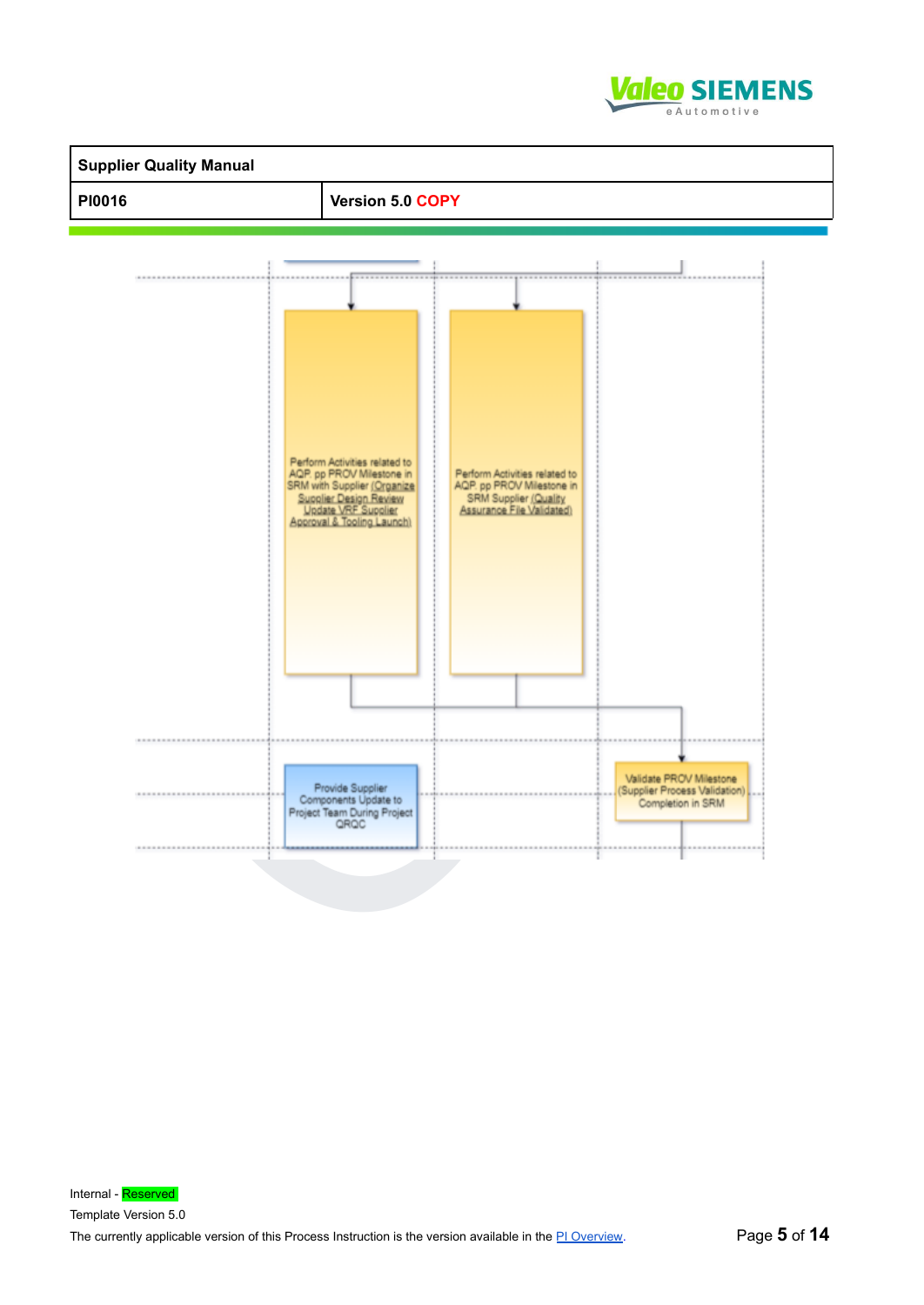



Internal - Reserved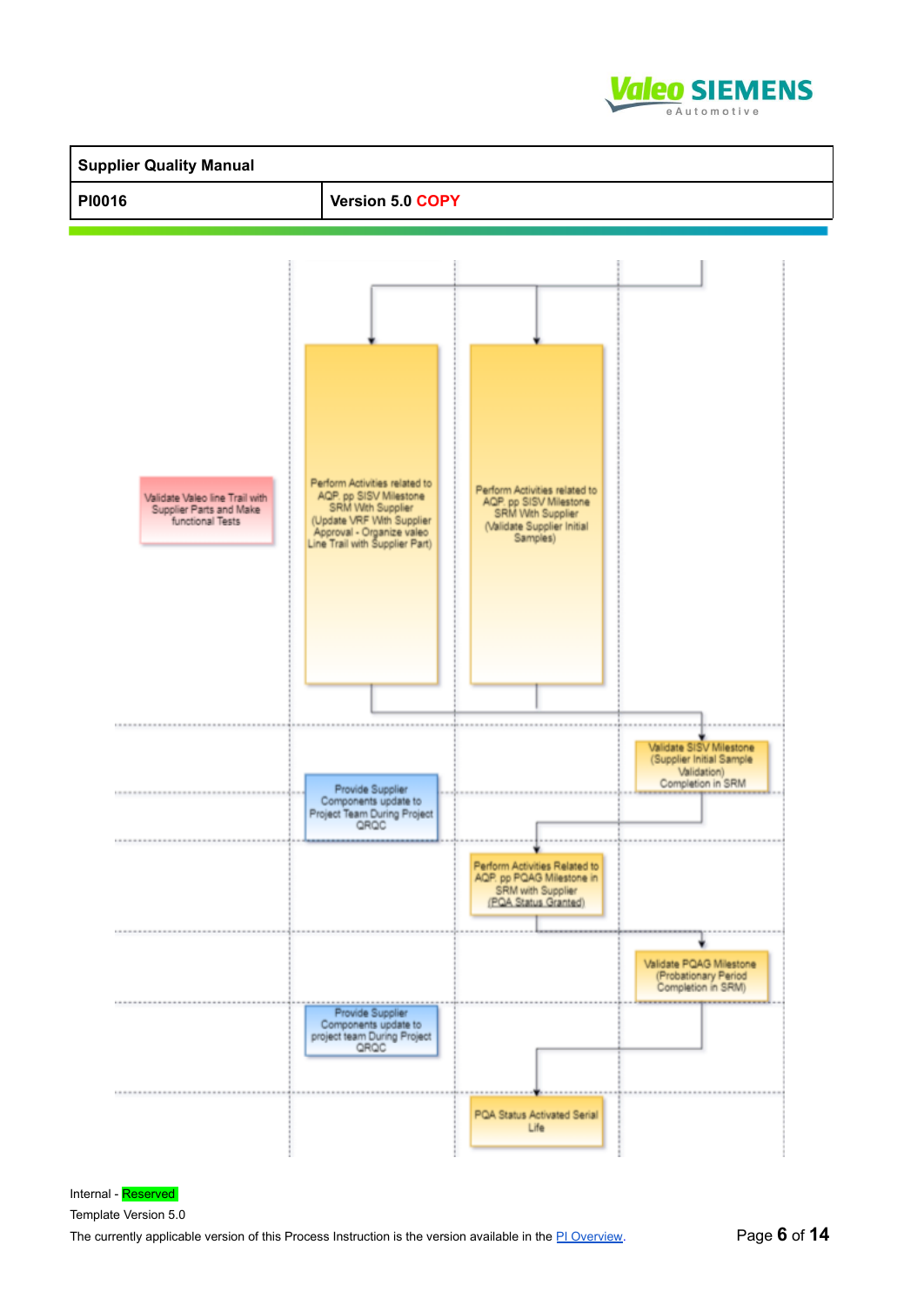

**Supplier Quality Manual PI0016 Version 5.0 COPY**

#### <span id="page-6-0"></span>**3. RASIC**

PG SQA Commodity Engineer (SQA) /[R22/](#page-10-0)

P1 Quality PTM (Q-PTM) [/R23/](#page-10-0)

|                | P1 Project Buyer (Buyer) /R24/                                                                               |                                           |                               |                                          |                                                                  |           |
|----------------|--------------------------------------------------------------------------------------------------------------|-------------------------------------------|-------------------------------|------------------------------------------|------------------------------------------------------------------|-----------|
|                | Supply Chain PTM (SC-PTM) /R25/                                                                              |                                           |                               |                                          |                                                                  |           |
|                | Project Manager (PM) /R26/                                                                                   |                                           |                               |                                          |                                                                  |           |
|                | Industrial PTM /R27/                                                                                         |                                           |                               |                                          |                                                                  |           |
|                | R&D PTM (Subsystem) /R28/                                                                                    |                                           |                               |                                          |                                                                  |           |
| No.            | <b>Process step</b>                                                                                          | Responsi<br>ble (only<br>one)             | Accounta<br>ble (only<br>one) | Support                                  | <b>Informed</b>                                                  | Consulted |
| $\mathbf{1}$   | Prepare Pre-Sourcing Committee and<br>Define Supplier Short List with<br>DEVIATION in case EVAL <80%         | P <sub>1</sub><br>Project<br><b>Buyer</b> |                               | PM                                       |                                                                  |           |
| $\overline{2}$ | Prepare Pre-Sourcing Committee and<br>Define Supplier Short List with<br>DEVIATION in case EVAL <80%         | P <sub>1</sub><br>Project<br><b>Buyer</b> |                               | <b>SQA</b>                               | Q-PTM                                                            |           |
| 3              | Define SPPC for components                                                                                   | R&D PTM                                   |                               |                                          | <b>SQA</b><br>Q-PTM<br>P <sub>1</sub><br>Project<br><b>Buyer</b> |           |
| $\overline{4}$ | Gather Project Specific VRF (VSeA<br>Requirement File) and incorporate<br>Commodity Checklist (CCL) via PuMa | P <sub>1</sub><br>Project<br><b>Buyer</b> |                               | SQA<br>Q-PTM<br><b>SC-PTM</b><br>R&D PTM |                                                                  |           |
| 5              | Verify content of Project Specific VRF                                                                       |                                           |                               | <b>SQA</b><br>Q-PTM                      |                                                                  |           |
| 6              | Answer to Supplier with regards<br><b>Quality Questions concerning Project</b><br>Specific VRF               |                                           |                               | <b>SQA</b>                               | P <sub>1</sub><br>Project<br><b>Buyer</b>                        |           |
| $\overline{7}$ | Collect Validation via PuMa of each<br><b>PTM Project</b>                                                    |                                           |                               | Q-PTM                                    | <b>SQA</b>                                                       |           |
|                |                                                                                                              |                                           |                               |                                          |                                                                  |           |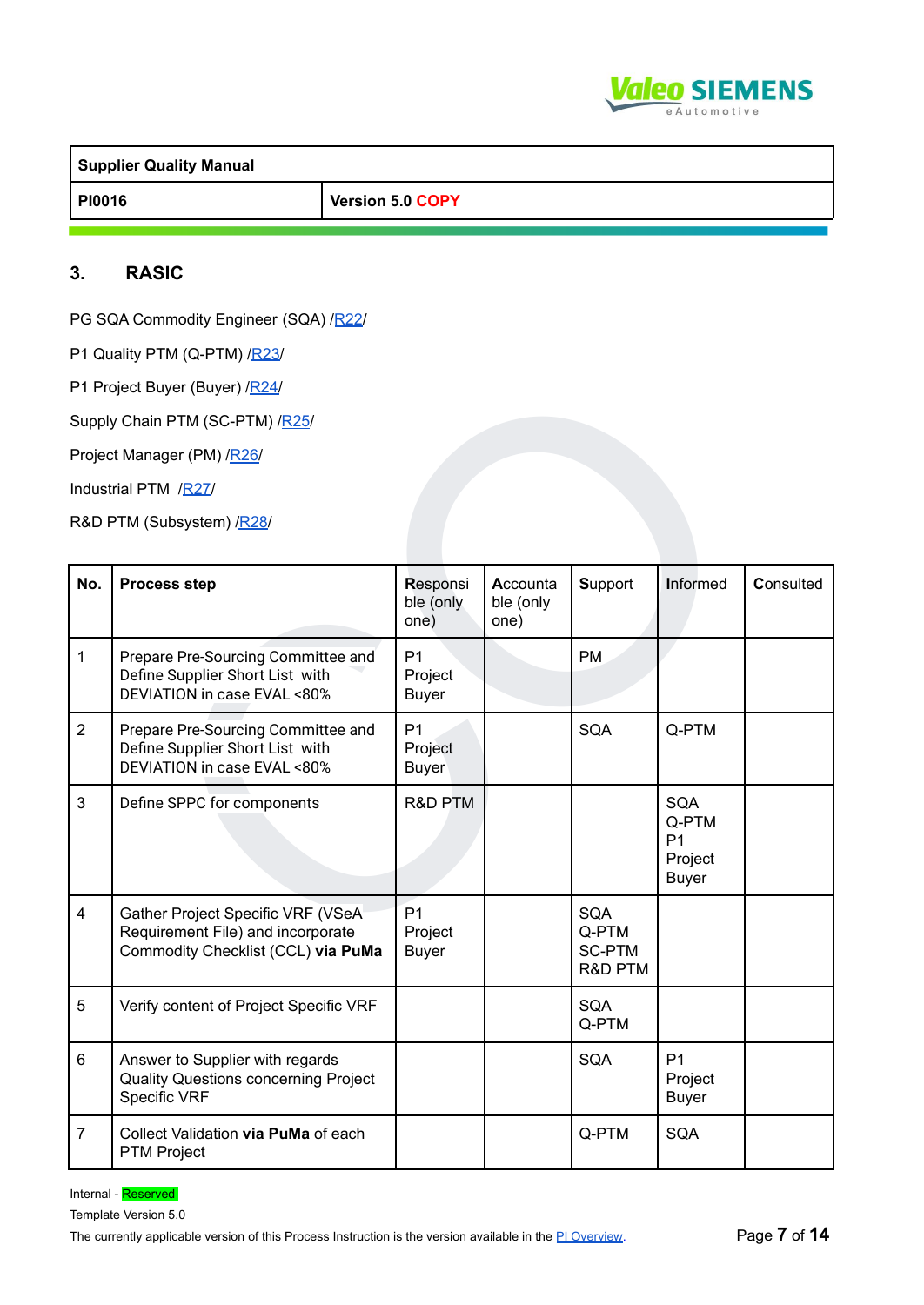

|               | <b>Supplier Quality Manual</b>                                                                                |  |                                           |                                           |                                                                                              |                     |                                    |
|---------------|---------------------------------------------------------------------------------------------------------------|--|-------------------------------------------|-------------------------------------------|----------------------------------------------------------------------------------------------|---------------------|------------------------------------|
| <b>PI0016</b> |                                                                                                               |  | Version 5.0 COPY                          |                                           |                                                                                              |                     |                                    |
| 8             | Schedule and Prepare Sourcing<br>Committee<br>Award & Nominate Supplier as per<br>SoCo decision               |  | P <sub>1</sub><br>Project<br><b>Buyer</b> |                                           |                                                                                              | Q-PTM               | <b>SQA</b><br><b>PM</b><br>R&D PTM |
| 9             | Activate PQA process in SRM via<br>PuMa (Automatic creation in SRM with<br>Stage 1 auto validated)            |  | P <sub>1</sub><br>Project<br><b>Buyer</b> |                                           | <b>SQA</b>                                                                                   | Q-PTM<br><b>PM</b>  |                                    |
| 10            | Get V pre sourcing RF signed off by<br>Supplier                                                               |  | P <sub>1</sub><br>Project<br><b>Buyer</b> |                                           | SQA                                                                                          | Q-PTM               |                                    |
| 11            | Open project in SRM and PQA<br>scenario for each External component                                           |  | P <sub>1</sub><br>Project<br><b>Buyer</b> |                                           |                                                                                              | <b>SQA</b><br>Q-PTM |                                    |
| 12            | Organize Design Review with Supplier<br>with the participation of R&D -<br>Purchasing - Quality and SQA       |  | P <sub>1</sub><br>Project<br><b>Buyer</b> |                                           | <b>SQA</b><br>Q-PTM<br>R&D PTM                                                               |                     |                                    |
| 13            | Conduct Design Review with Supplier<br>with the participation of R&D -<br>Purchasing - Quality and SQA        |  | R&D PTM                                   |                                           | <b>SQA</b><br>Q-PTM<br>P <sub>1</sub><br>Project<br><b>Buyer</b><br>Industrial<br><b>PTM</b> |                     |                                    |
| 14            | Get from Supplier Logistic Protocol<br>according to VSeA Pre-Sourcing<br><b>Requirement File</b>              |  | <b>SC-PTM</b>                             | P <sub>1</sub><br>Project<br><b>Buyer</b> | SQA<br>Q-PTM                                                                                 |                     |                                    |
| 15            | Validate Supplier Environmental<br>Requirement (BRDS/IMDS/REACH)                                              |  | R&D<br><b>PRM</b>                         | P <sub>1</sub><br>Project<br><b>Buyer</b> | <b>SQA</b>                                                                                   | Q-PTM               |                                    |
| 16            | Manage VRFs updates (if required)                                                                             |  | P <sub>1</sub><br>Project<br><b>Buyer</b> |                                           | SQA<br>Q-PTM                                                                                 |                     |                                    |
| 17            | Track the development of the Tooling<br>at the Supplier intended to<br>manufacture the purchased<br>component |  | P <sub>1</sub><br>Project<br><b>Buyer</b> |                                           | <b>SQA</b>                                                                                   |                     |                                    |
| 18            | Get from supplier FOT (First of Tool)<br>parts dimensional report and perform<br>First Analysis*              |  | SQA                                       | P <sub>1</sub><br>Project<br><b>Buyer</b> |                                                                                              | Q-PTM               |                                    |

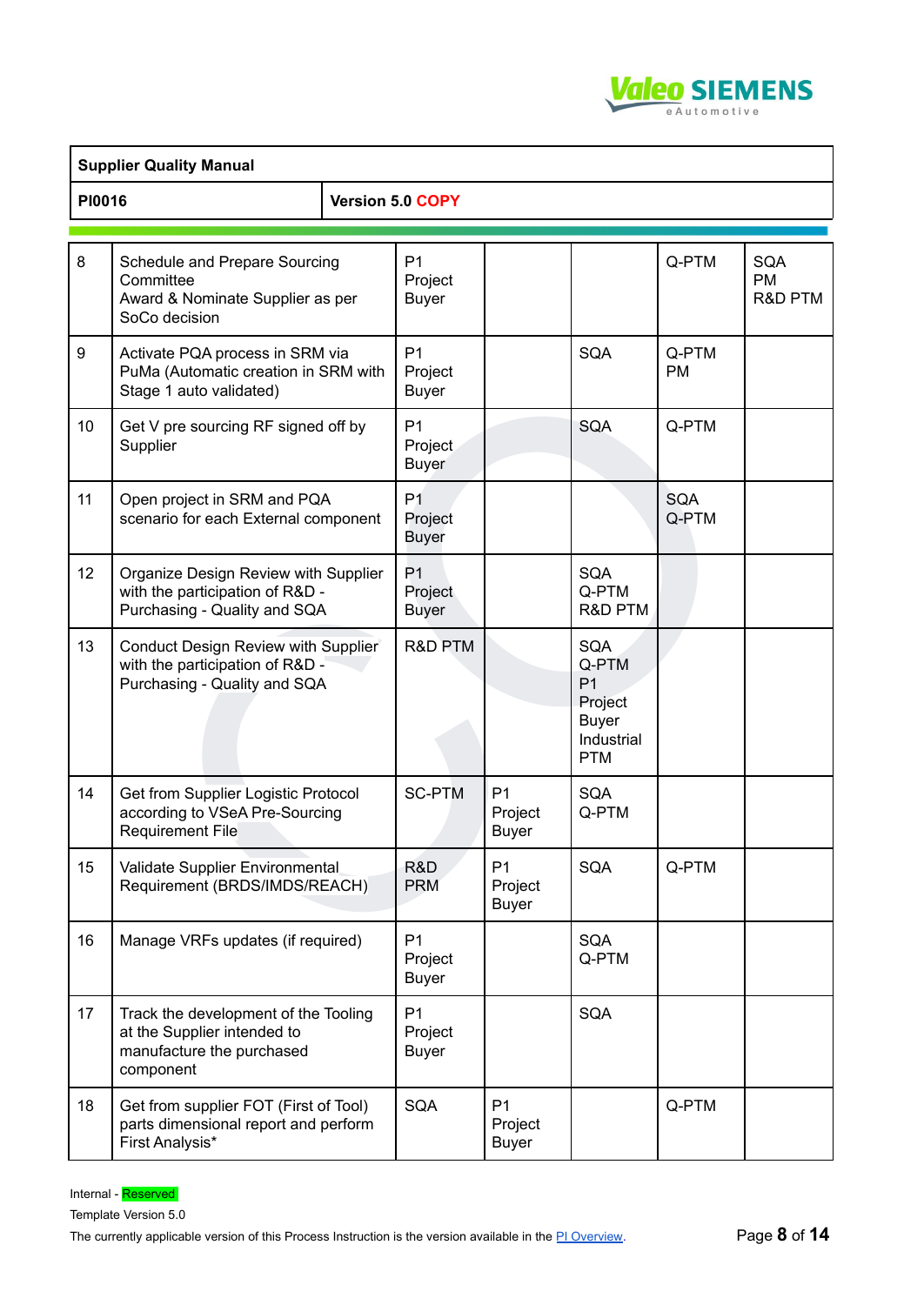

|        | <b>Supplier Quality Manual</b>                                       |                                           |                                           |                                           |                                           |  |
|--------|----------------------------------------------------------------------|-------------------------------------------|-------------------------------------------|-------------------------------------------|-------------------------------------------|--|
| PI0016 |                                                                      | Version 5.0 COPY                          |                                           |                                           |                                           |  |
|        |                                                                      |                                           |                                           |                                           |                                           |  |
| 19     | Deviation management for delivery -<br>Request                       | P <sub>1</sub><br>Project<br><b>Buyer</b> |                                           | Q-PTM                                     | <b>SQA</b>                                |  |
| 20     | Deviation management for delivery -<br>Authorization                 | Q-PTM                                     |                                           | SQA                                       | P <sub>1</sub><br>Project<br><b>Buyer</b> |  |
| 21     | Get from supplier action plan to<br>improve quality of component     | <b>SQA</b>                                | P <sub>1</sub><br>Project<br><b>Buyer</b> | Q-PTM                                     |                                           |  |
| 22     | Request and Validate to Supplier<br>Contingency Plan                 | P <sub>1</sub><br>Project<br><b>Buyer</b> |                                           |                                           | <b>SQA</b>                                |  |
| 23     | Get Action Plan from Suppliers if<br>readiness not demonstrated      | <b>SQA</b>                                | P <sub>1</sub><br>Project<br><b>Buyer</b> | Q-PTM                                     |                                           |  |
| 24     | Validate Tier N Management template                                  | SQA                                       |                                           | P <sub>1</sub><br>Project<br><b>Buyer</b> | Q-PTM                                     |  |
| 25     | Get capacity confirmation from<br>Supplier                           | P <sub>1</sub><br>Project<br><b>Buyer</b> |                                           | <b>SQA</b>                                |                                           |  |
| 26     | FDPR and Process Audit performed by<br><b>VSeA</b>                   | SQA                                       | P <sub>1</sub><br>Project<br><b>Buyer</b> |                                           | Q-PTM                                     |  |
| 27     | Validate SPPC respect                                                | SQA                                       |                                           | Q-PTM<br>R&D PTM                          | P <sub>1</sub><br>Project<br><b>Buyer</b> |  |
| 28     | Validate and Follow Up Supplier Action<br>Plan to reach PROV closure | SQA                                       | P <sub>1</sub><br>Project<br><b>Buyer</b> | Q-PTM                                     |                                           |  |
| 29     | Analyse Initial Samples dimensional<br>and Test Results              | SQA                                       |                                           | Q-PTM                                     | P <sub>1</sub><br>Project<br><b>Buyer</b> |  |
| 30     | Organize Supplier parts availability for<br>trial run on VSeA Line   | P <sub>1</sub><br>Project<br><b>Buyer</b> |                                           | Industrial<br><b>PTM</b>                  | <b>SQA</b><br>Q-PTM                       |  |
| 31     | Run Trial with first trial parts of supplier<br>on VSeA Line         | Industrial<br><b>PTM</b>                  |                                           | Q-PTM                                     | P1<br>Project                             |  |

Internal - Reserved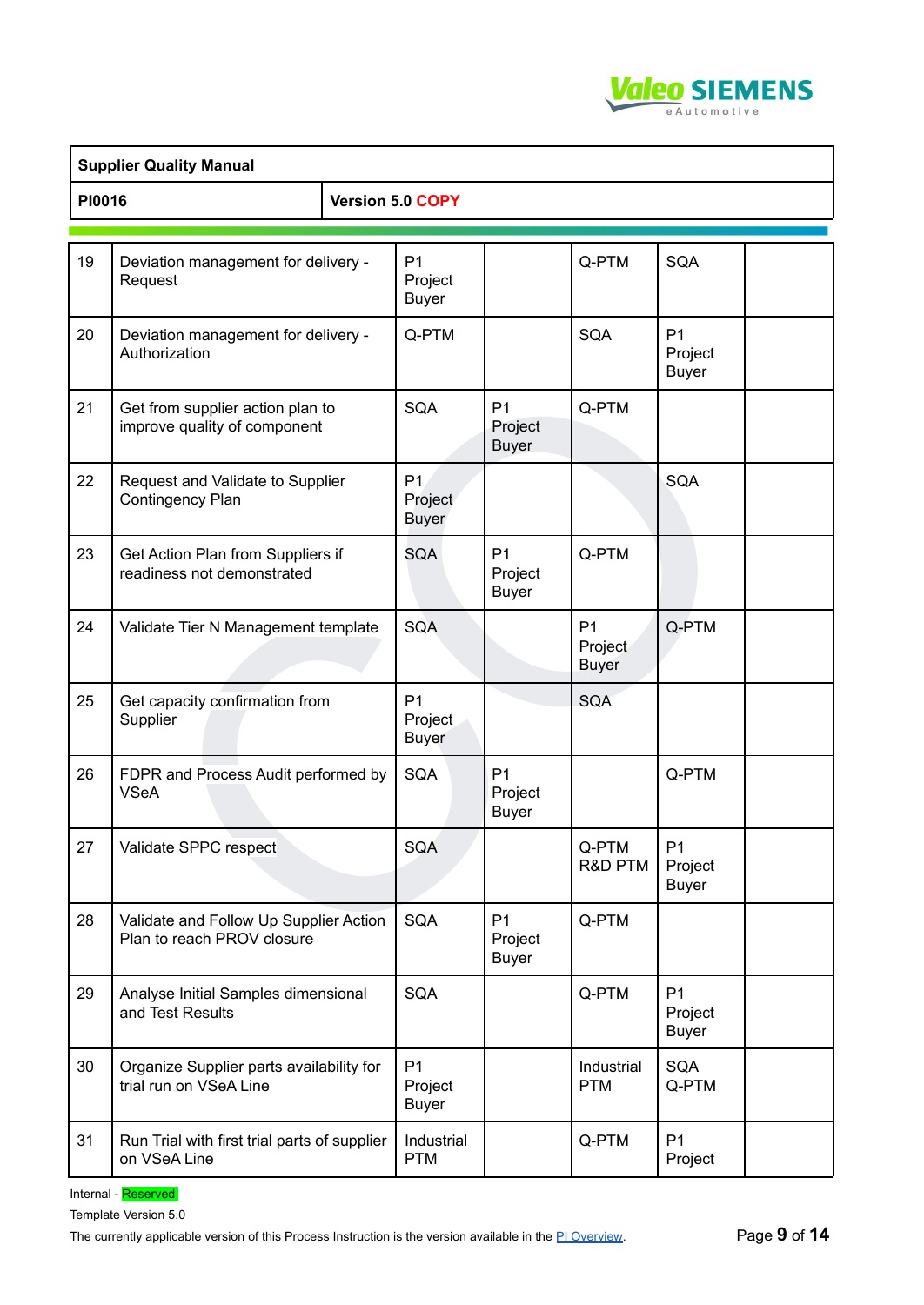

|                            | <b>Supplier Quality Manual</b>                                                                                      |  |                                           |                                           |                                                                  |                                           |  |
|----------------------------|---------------------------------------------------------------------------------------------------------------------|--|-------------------------------------------|-------------------------------------------|------------------------------------------------------------------|-------------------------------------------|--|
| PI0016<br>Version 5.0 COPY |                                                                                                                     |  |                                           |                                           |                                                                  |                                           |  |
|                            |                                                                                                                     |  |                                           |                                           |                                                                  |                                           |  |
|                            |                                                                                                                     |  |                                           |                                           |                                                                  | <b>Buyer</b>                              |  |
| 32                         | Validate Trial run with first trial parts of<br>supplier on VSeA line and Functional<br><b>Tests</b>                |  | Q-PTM                                     |                                           | <b>SQA</b><br>Industrial<br><b>PTM</b>                           | P <sub>1</sub><br>Project<br><b>Buyer</b> |  |
| 33                         | Organize meeting with R&D to make<br>decision related to drawing and or to<br>specification due to non conformities |  | Q-PTM                                     |                                           | SQA<br>R&D PTM                                                   | P <sub>1</sub><br>Project<br><b>Buyer</b> |  |
| 34                         | Make decision related to drawing and<br>or to specification non conformities                                        |  | R&D PTM                                   |                                           | <b>SQA</b><br>Q-PTM<br>P <sub>1</sub><br>Project<br><b>Buyer</b> |                                           |  |
| 35                         | Get Action Plan from Suppliers if IS<br>not according to Spec                                                       |  | <b>SQA</b>                                | P <sub>1</sub><br>Project<br><b>Buyer</b> | Q-PTM                                                            |                                           |  |
| 36                         | Follow Up Action Plan from Suppliers if<br>IS not according to Spec                                                 |  | <b>SQA</b>                                | P <sub>1</sub><br>Project<br><b>Buyer</b> | Q-PTM                                                            |                                           |  |
| 37                         | Validate Initial Samples                                                                                            |  | <b>SQA</b>                                |                                           | Q-PTM                                                            | P <sub>1</sub><br>Project<br><b>Buyer</b> |  |
| 38                         | Validate Supplier Launch Reinforced<br>Control Plan                                                                 |  | <b>SQA</b>                                |                                           | Q-PTM<br>P <sub>1</sub><br>Project<br><b>Buyer</b>               |                                           |  |
| 39                         | Validate Supplier Packaging                                                                                         |  | <b>SC-PTM</b>                             | P <sub>1</sub><br>Project<br><b>Buyer</b> | <b>SQA</b><br>Q-PTM<br>Industrial<br><b>PTM</b>                  |                                           |  |
| 40                         | Manage Component Project IS<br>Dashboard for the entire Project<br>(SRM)                                            |  | P <sub>1</sub><br>Project<br><b>Buyer</b> |                                           | SQA                                                              | Q-PTM                                     |  |
| 41                         | Monitor Launch Results / Probationary                                                                               |  | <b>SQA</b>                                |                                           | P <sub>1</sub><br>Project<br><b>Buyer</b>                        | Q-PTM                                     |  |
| 42                         | Pronounce AQP status                                                                                                |  | <b>SQA</b>                                |                                           | Q-PTM<br>P <sub>1</sub><br>Project<br><b>Buyer</b>               |                                           |  |

Internal - Reserved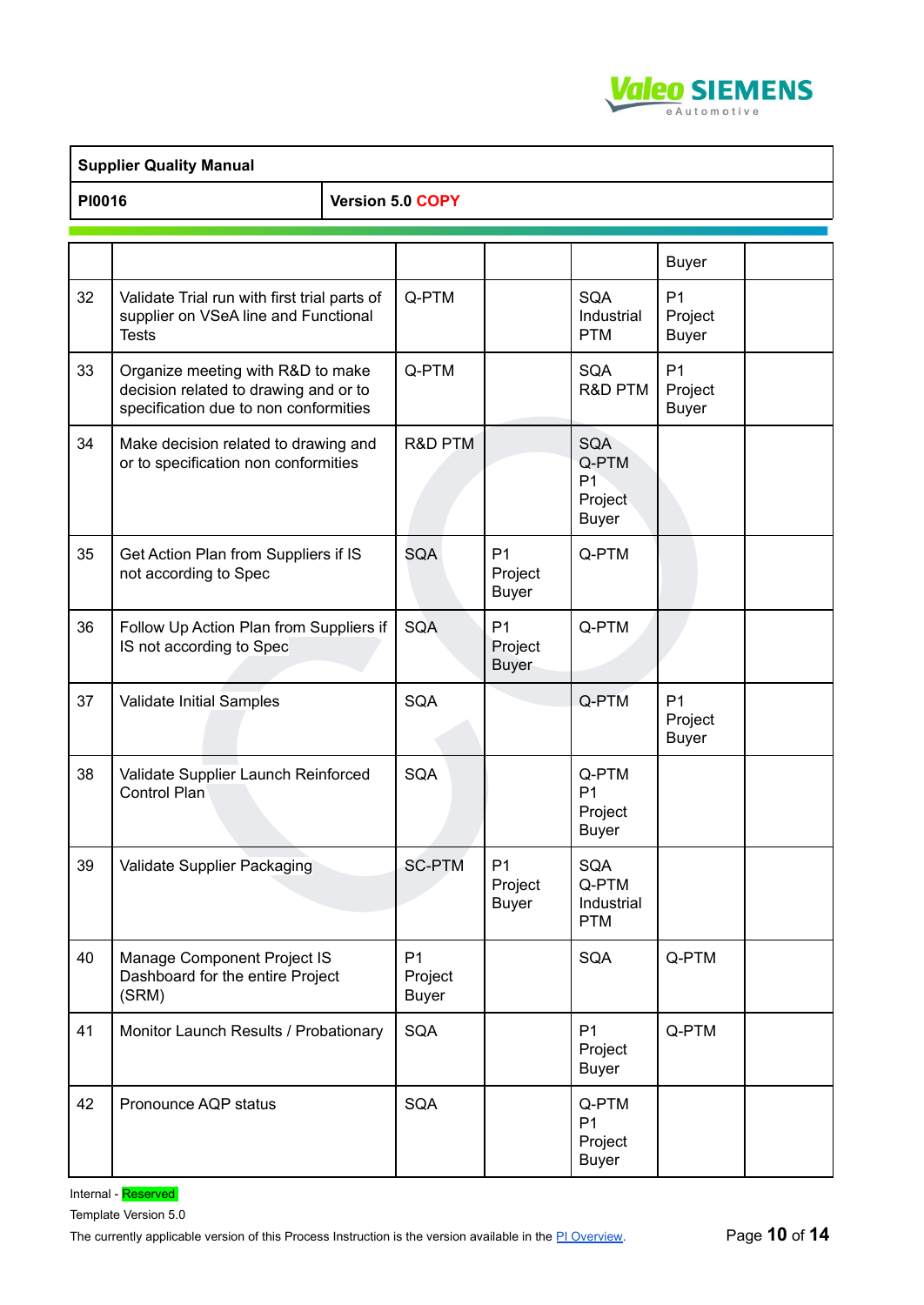

| <b>PI0016</b> |                                                                                                                                     |  | Version 5.0 COPY                          |                                           |                     |                                                    |  |
|---------------|-------------------------------------------------------------------------------------------------------------------------------------|--|-------------------------------------------|-------------------------------------------|---------------------|----------------------------------------------------|--|
| 43            | Extract from SRM - VSeA Site<br>Documentation folder to track<br>modification and deviation from IS<br>approval                     |  |                                           |                                           | SQA<br>Q-PTM        |                                                    |  |
| 44            | Yearly Initial Sample Conformance<br>process                                                                                        |  |                                           |                                           | <b>SQA</b>          |                                                    |  |
|               | General Project responsibilities : Applicable for All milestones & All Phases                                                       |  |                                           |                                           |                     |                                                    |  |
| 45            | Manage to get the corresponding<br>deliverables to be attached and<br>accepted at each AQP.pp Milestone in<br><b>SRM PQA Module</b> |  | <b>SQA</b>                                | P <sub>1</sub><br>Project<br><b>Buyer</b> | Q-PTM               |                                                    |  |
| 46            | Manage Component Project<br>Dashboard for the entire Project in<br>SRM and present in Project QRQC                                  |  | P <sub>1</sub><br>Project<br>Buyer        |                                           | SQA                 | Q-PTM                                              |  |
| 47            | Keep SRM PQA Module Time Line<br>updated according to Project Master<br>Schedule                                                    |  | P <sub>1</sub><br>Project<br><b>Buyer</b> | <b>PM</b>                                 | <b>SQA</b>          |                                                    |  |
| 48            | Validate the content of the deliverables<br>attached at each AQP.pp Milestone in<br><b>SRM PQA Module</b>                           |  | <b>SQA</b>                                |                                           |                     | P <sub>1</sub><br>Project<br><b>Buyer</b>          |  |
| 49            | Validate the closure of the Milestone in<br><b>SRM PQA Module</b>                                                                   |  | RO SQA<br>manager                         |                                           | <b>SQA</b>          | Q-PTM<br>P <sub>1</sub><br>Project<br><b>Buyer</b> |  |
| 50            | Escalation and Arbitration of Supplier<br>Component deadlocks handled along<br>the Project QRQC                                     |  | P1.<br>Project<br><b>Buyer</b>            |                                           | <b>SQA</b><br>Q-PTM |                                                    |  |

### <span id="page-10-0"></span>**4. Reference documents, forms and checklists**

- /R1/ [Supplier](https://suppliers.valeo.com/suppliers/openStatic.administrate?docID=RefDocs) Quality Manual
- /R2/ SRM (Supplier Relationship [Management](https://suppliers.valeo.com/suppliers/login.administrate) portal)
- /R3/ VSeA Advanced Quality Planning for product and process AQP.pp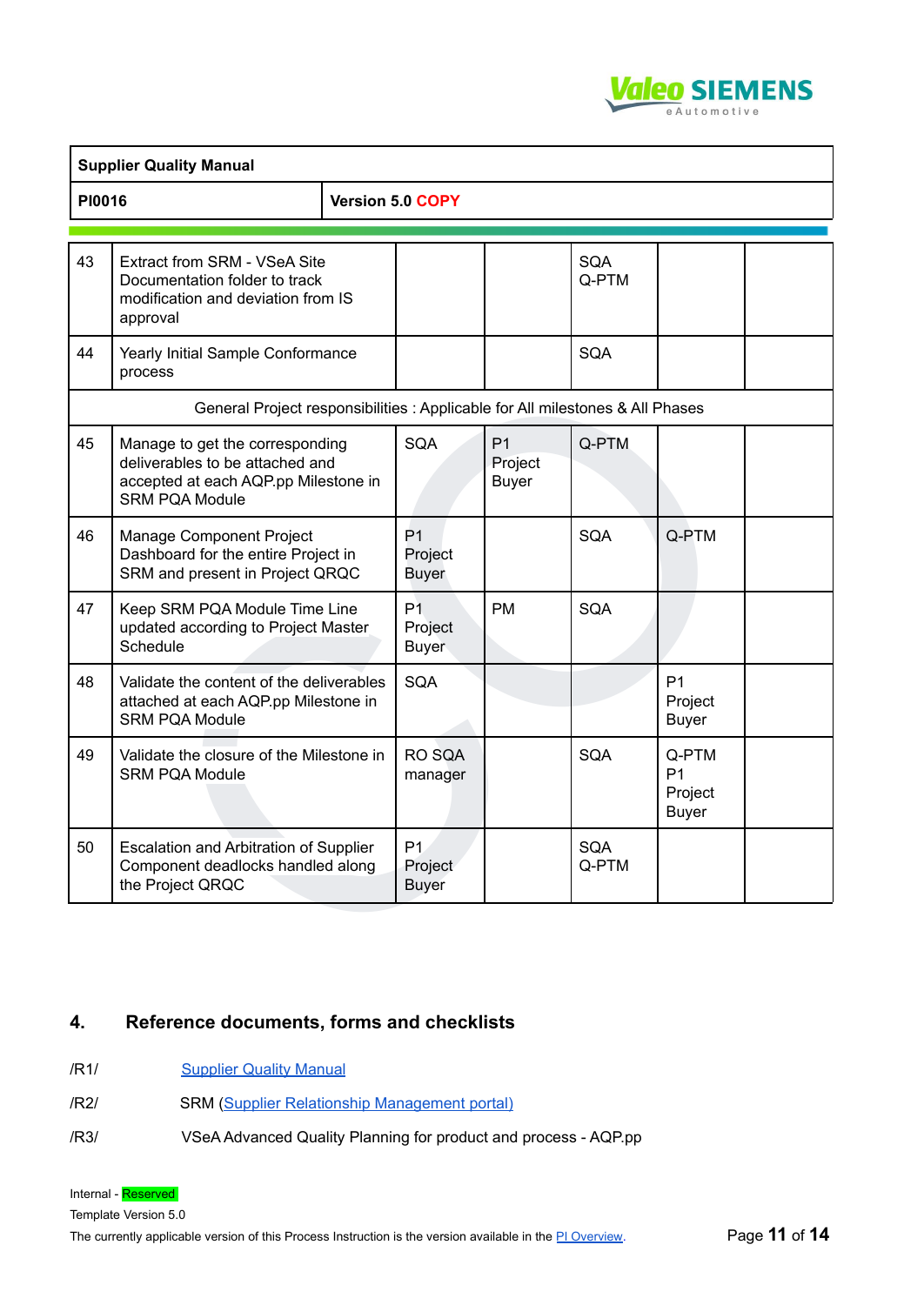

|        | <b>Supplier Quality Manual</b>                                               |  |
|--------|------------------------------------------------------------------------------|--|
| PI0016 | Version 5.0 COPY                                                             |  |
| /R4/   | <b>Supplier Release File (SRF)</b>                                           |  |
| /R5/   | FO0323 VSeA SVRF Logistics                                                   |  |
| /R6/   | FO0324 VSeA SVRF Purchasing                                                  |  |
| /R7/   | FO0325 VSeA SVRF Quality                                                     |  |
| /R8/   | FO0326 VSeA SVRF Technical                                                   |  |
| /R9/   | <b>Validation Plan</b>                                                       |  |
| /R10/  | <b>Full Day Production Run (FDPR) Report</b>                                 |  |
| /R11/  | <b>FDPR Preparation Form</b>                                                 |  |
| /R12/  | <b>Process Audit Questionnaire &amp; Report</b>                              |  |
| /R13/  | <b>Cpk calculation sheet</b>                                                 |  |
| /R14/  | 9.1                                                                          |  |
| /R15/  | 9.2                                                                          |  |
| /R16/  | Initial Sample Report and YIS Data submission                                |  |
| /R17/  | <b>EMP Changes Evaluation checklist and EMP Process Assessment checklist</b> |  |
| /R18/  | Design Review With Supplier (GST-RD-H01-0185-D03)                            |  |
| /R19/  | SQA Tier N Mgmt 2018 Rev7                                                    |  |
| /R20/  | <b>Identification of Shipments (SQ-2109)</b>                                 |  |
| /R21/  | <b>SQA drive</b>                                                             |  |
| /R22/  | JP0097 PG SQA Commodity Engineer (SQA)                                       |  |
| /R23/  | JP0017_P1 Quality PTM (Q-PTM)                                                |  |
| /R24/  | JP0023_P1 Project Buyer (Buyer)                                              |  |
| /R25/  | JP0012 Supply Chain PTM (SC-PTM)                                             |  |
| /R26/  | JP0123 Project Manager (PM)                                                  |  |
| /R27/  | <b>Industrial PTM</b>                                                        |  |
| /R28/  | JP0056_R&D PTM (JP0055_Subsystem)                                            |  |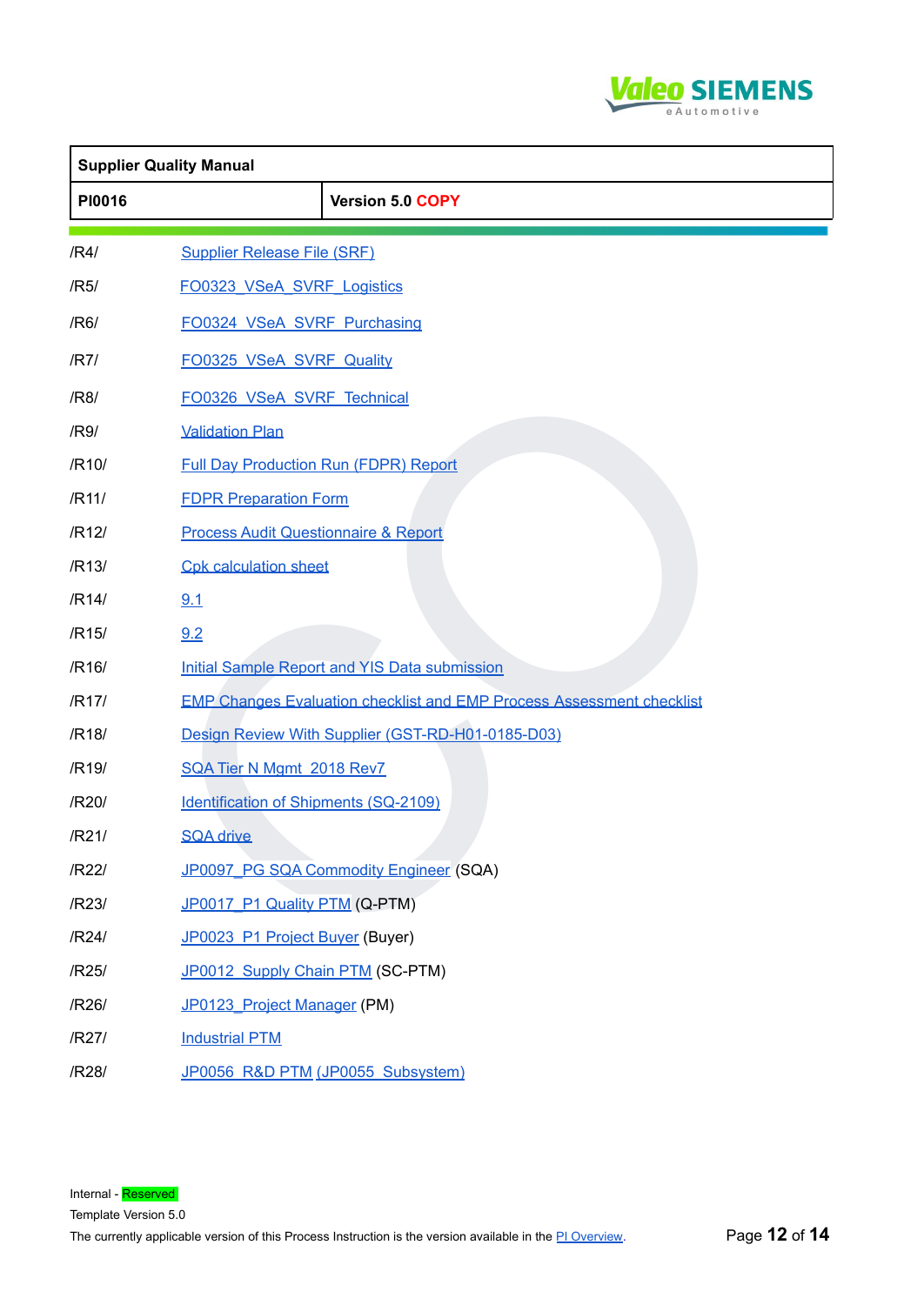

| <b>Supplier Quality Manual</b> |                  |  |  |  |  |
|--------------------------------|------------------|--|--|--|--|
| <b>PI0016</b>                  | Version 5.0 COPY |  |  |  |  |

## <span id="page-12-0"></span>**5. Glossary and abbreviations**

| AQP.pp      | Advanced Quality Planning for product and process |
|-------------|---------------------------------------------------|
| Cpk         | Capability Process Katayori                       |
| <b>EMP</b>  | End of Mass Production                            |
| <b>EVAL</b> | Evaluation                                        |
| <b>FOT</b>  | First off Tool                                    |
| <b>FDPR</b> | Full Day Production Run                           |
| <b>IS</b>   | <b>Initial Sample</b>                             |
| <b>PM</b>   | Project Manager                                   |
| <b>PTM</b>  | Project Team Member                               |
| PuMa        | <b>Purchasing Management</b>                      |
| Q           | Quality                                           |
| QM          | <b>Quality Management</b>                         |
| QRQC        | Quick Response to Quality Control                 |
| R&D         | Research & Development                            |
| <b>SC</b>   | Supply Chain                                      |
| SoCo        | <b>Sourcing Committee</b>                         |
| <b>SPPC</b> | Special Product & Process Characteristics         |
| <b>SQA</b>  | <b>Supplier Quality Assurance</b>                 |
| SQM         | <b>Supplier Quality Manual</b>                    |
| <b>SRM</b>  | Supplier Relationship Management                  |
| <b>SVRF</b> | Specific Valeo Siemens Requirement File           |
| <b>VSeA</b> | Valeo Siemens eAutomotive GmbH                    |
| <b>VRF</b>  | Valeo Siemens Requirement File                    |
| <b>YIS</b>  | <b>Yearly Initial Sample</b>                      |